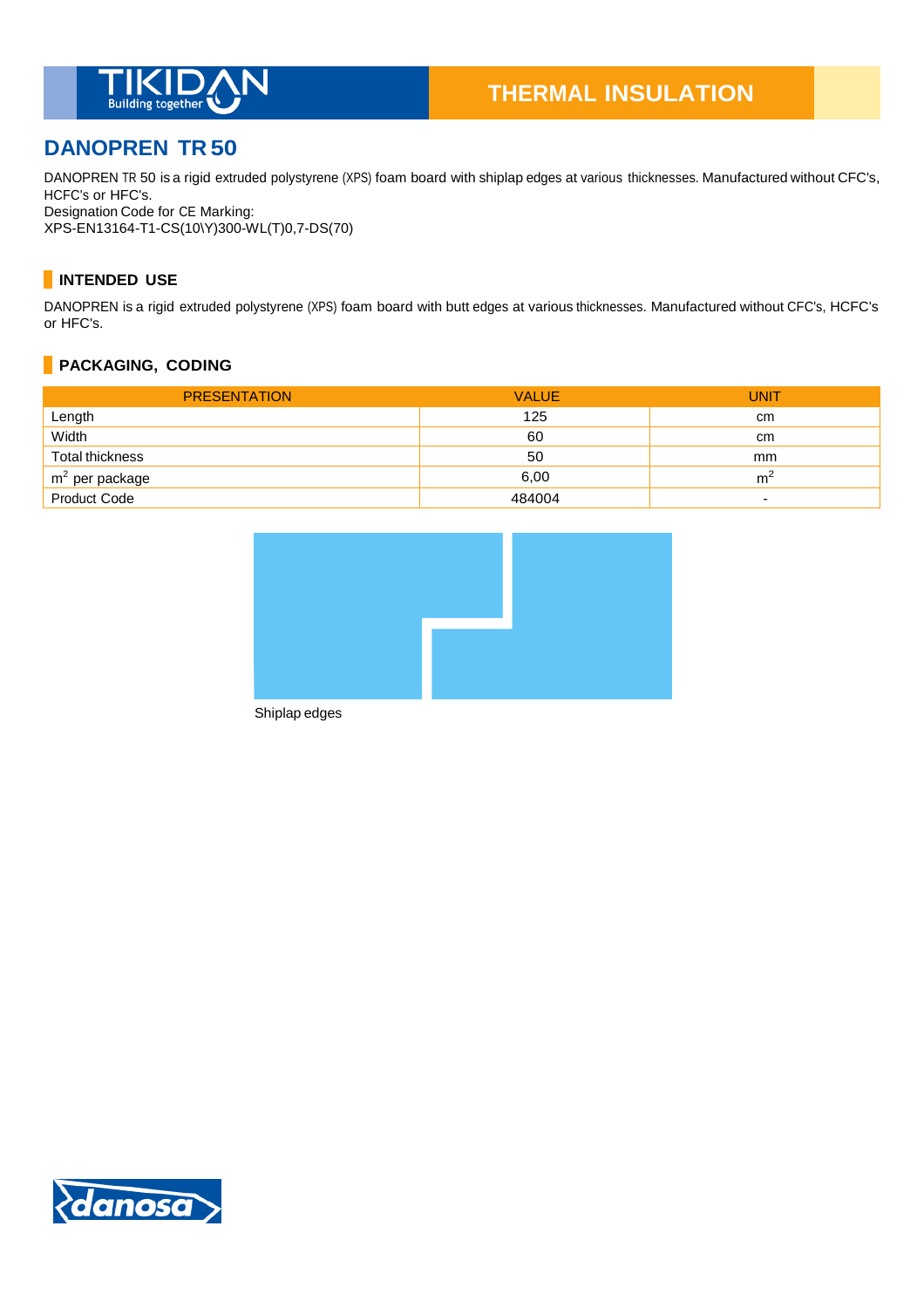

### **TECHNICAL DATA**

| <b>TECHNICAL DATA</b>                                             | <b>VALUE</b> | <b>UNIT</b>              | <b>STANDARD</b> |
|-------------------------------------------------------------------|--------------|--------------------------|-----------------|
| <b>Thickness</b>                                                  | 50           | mm                       | <b>EN 823</b>   |
| Thickness tolerance                                               | $-2/+3$      | mm                       | EN 823          |
| Length                                                            | 125          | cm                       | <b>EN 822</b>   |
| Length tolerance                                                  | $-8/+8$      | mm                       | <b>EN 822</b>   |
| Width                                                             | 60           | cm                       | <b>EN 822</b>   |
| <b>Width Tolerance</b>                                            | $-8/+8$      | mm                       | <b>EN 822</b>   |
| <b>Flatness</b>                                                   | 6            | mm/m                     | EN 825          |
| Squareness                                                        | 5            | mm/m                     | <b>EN 824</b>   |
| <b>Thermal Resistance</b>                                         | 1,50         | $m^2$ K/W                | EN 12667        |
| Compression strength <sup>(2)</sup>                               | 300          | kPa                      | EN 826          |
| Compressive creep max 2% deflection after 50 years <sup>(3)</sup> | 95           | kPa                      | EN 1606         |
| Long-term water absorption by total immersion                     | 0.7          | Vol.%                    | EN 12087        |
| Long-term water absorption by diffusion                           | 3            | Vol.%                    | EN 12088        |
| Water absorption by freeze-thaw cycling                           | 1            | Vol.%                    | EN 12091        |
| Water vapour diffusion resistance factor $( )^{(4)}$              | 80           |                          | EN 12086        |
| <b>Dimensional Stability</b>                                      | 5            | %                        | EN 1604         |
| Reaction to fire                                                  | E            | Euroclase                | EN 13501-01     |
| Coefficient of linear thermal expansion                           | 0,07         | $mm/m\cdot K$            |                 |
| Working temperature range (Celsius degrees)                       | $-50/ + 75$  | $^{\circ}C$              |                 |
| Specific heat                                                     | 1.450        | J/kg·K                   |                 |
| Nominal density                                                   | 32           | kg/m <sup>3</sup>        | EN 1602         |
| Capillarity                                                       | Null         | -                        |                 |
| Edge treatment                                                    | Shiplap      | $\overline{\phantom{a}}$ |                 |
| Surface                                                           | Skinned      |                          |                 |

(2) Short-term (instant) test method; value reached at yield point or 10% deformation, whatever it comes first.

(3) Creep: long-term deformation under constant loading

(4) For skinned products it depends on thickness: the higher the thickness, the lesser the m-value

#### **TECHNICAL SPECIFICATION DESCRIPTION**

m<sup>2</sup> of conventional warm roof or inverted roof thermal insulation, by means of DANOPREN TR extruded polystyrene (XPS) rigid foam boards of \_\_mm thickness, with a declared thermal conductivity  $_D =$  \_\_W/m·K; declared thermal resistance  $R_D =$  \_\_m<sup>2</sup>·K/W; Euroclass E fire reaction classification, according to EN 13501-1 and designation code XPS-EN13164-T1-CS (10\Y) 300-WL (T) 0,7-DS (70), according to EN 13164 harmonized technical specifications.

m<sup>2</sup> of residential or commercial floor thermal insulation, by means of DANOPREN TR extruded polystyrene (XPS) rigid foam boards of mm thickness, with a declared thermal conductivity  $_D =$  W/m·K; declared thermal resistance RD =  $\frac{m^2}{K}$ W; Euroclass E fire reaction classification, according to EN 13501-1 and designation code XPS-EN13164-T1-CS (10\Y) 300-WL (T) 0,7-DS (70), according to EN 13164 harmonized technical specifications.

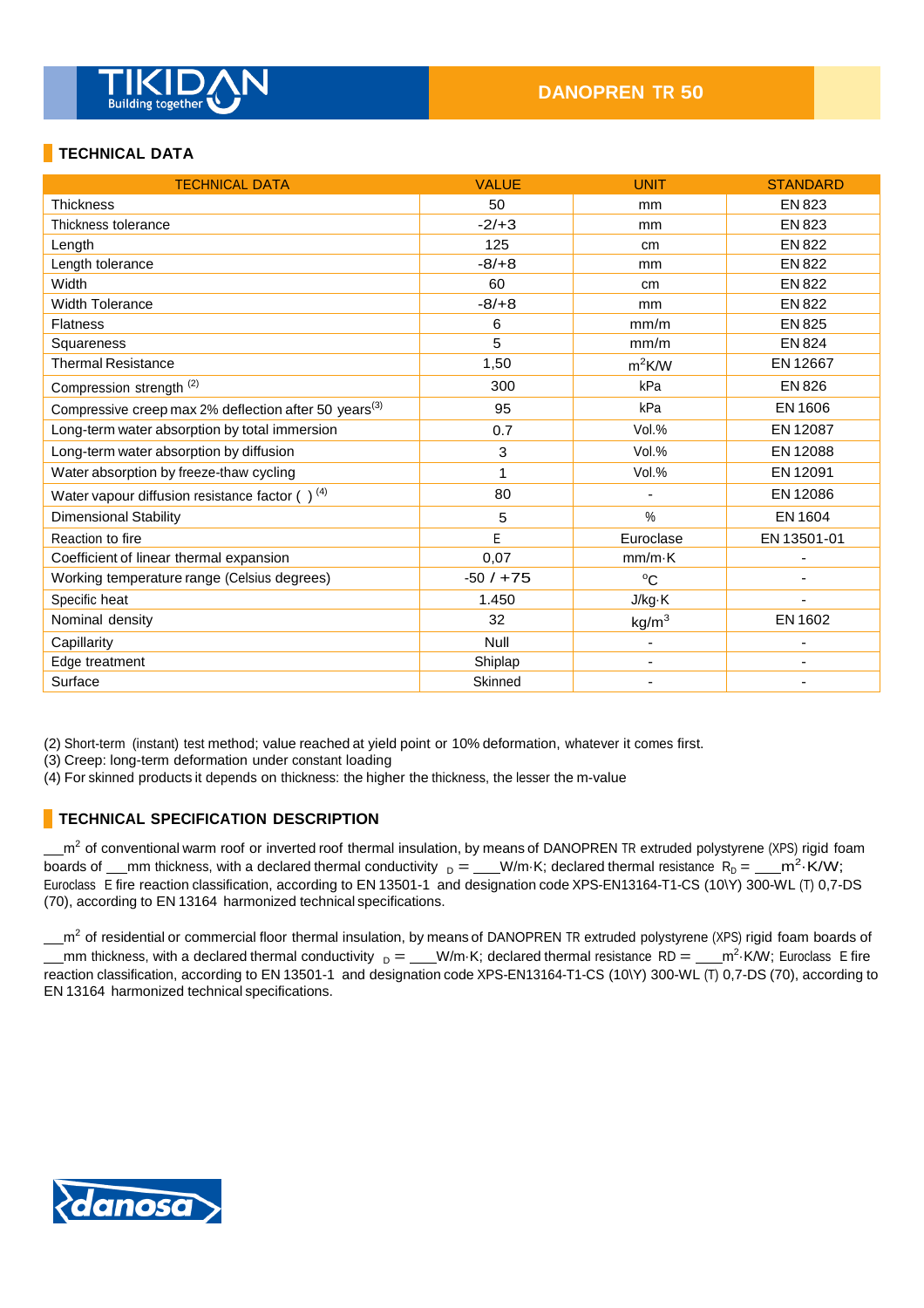

### **STANDARDS & CERTIFICATION**

Main regulatory/standardization references

- EPBD Recast 2010/31/EU. Energy Performance of Buildings

- UK: Building Regulations 2010 (SI 2010/2214) amended in 2012 and 2013. Approved Documents (2013) - L1A, L1B, L2A, L2B. Standard Assessment Procedure - SAP 2012

- Construction Products Regulation (UE) 305/2011 laying down the harmonised conditions for the marketing of construction products.

- EN 13164. Thermal insulation products for buildings – Factory made extruded polystyrene foam (XPS) products – Specification

#### CE marking

Conformity according to EN 13164 for all DANOSA factory made XPS products in Europe.

Voluntary quality mark certificate.

French ACERMI Certificate granted to DANOPREN TR, in compliance with EN 13164 and own ACERMI rules. Spanish AENOR Certificate granted to DANOPREN TR, in compliance with EN 13164.

Quality management

Registered Firm in compliance with EN ISO 9001, granted by BUREAU VERITAS to DANOSA XPS manufacturing site at Tudela (Navarra-Spain)

Registered Firm in compliance with EN ISO 9001, granted by BUREAU VERITAS to DANOSA XPS manufacturing site at Leiria (Portugal) .

### **ADVANTAGES AND BENEFITS**

- Easy and safe handling of the DANOPREN TR XPS boards: they are light, do not irritate the skin, do not give off dust, maintain their physical integrity. Consequence: easier storage and installation job on-site.

- Negligible long-term water absorption. Two consequences: 1. Storage and installation job can be done even under adverse weather conditions; 2. Thermal performance is not degradated by long-term water absorption.

- Long-term high compressive and mechanical strength. Two consequences: 1. The XPS boards are robust enough to withstand rough handling during transport and installation without losing their physical integrity or their performance as thermal insulation; 2. Where placed under permanent load, the thickness and, therefore, the Thermal Resistance (obviously proportional to the thickness), will be maintained at long-term.

- Thanks to its water absorption and mechanical resistance, the DANOPREN TR XPS boards, properly installed, show a durability equal to the service life of the building in which they are incorporated. Three consequences: 1. Continuous energy saving; 2. Equivalent continuous reduction of CO2 emissions, and 3. Maintenance costs (repair, replacement) null.

- Besides, due to these water absorption and mechanical long-term resistances, the DANOPREN TR XPS boards can be installed on the waterproofing membrane, protecting it from mechanical damage and thermal shock, as per the well-known "inverted roof" concept. - Eventually, and depending on the installation system, it may be feasible to re-use the DANOPREN TR XPS boards. As a consequence,

a maximum level of environmental sustainability can be obtained, closing the product life-cycle by opening a new life-cycle within the concept "from cradle to cradle".

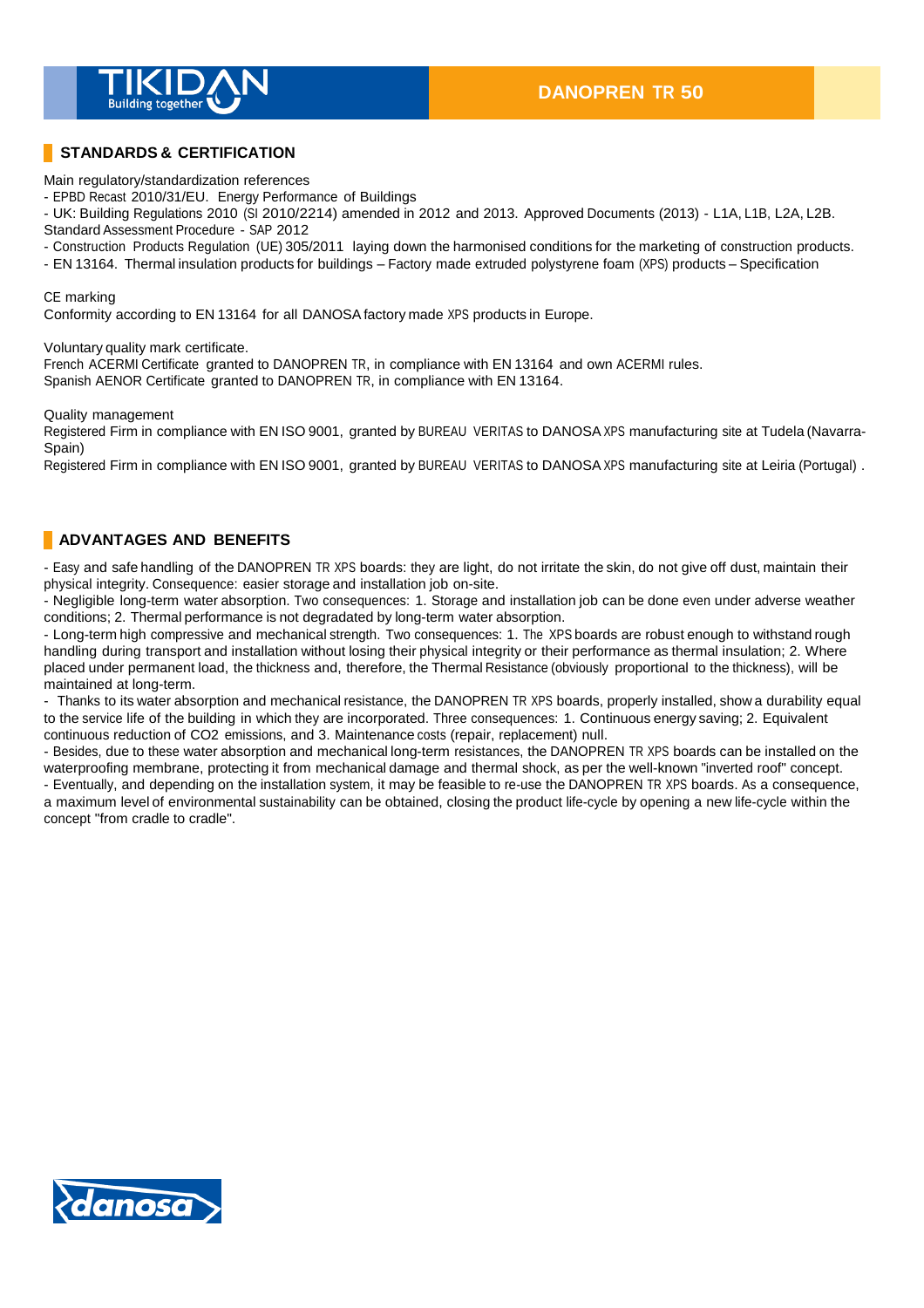

## **INSTALLATION**

INVERTED ROOF

- The roof structure load-bearing capacity will be checked.

- Before installing DANOPREN TR XPS boards it is recommended to run a leakage test.

- DANOPREN TR XPS boards are part of a waterproofing system, therefore the systems and indications reflected in the Danosa solutions technical manual, product/systems specifications and other technical documentation should be taken into account.

- A suitable separation layer (for instance a fabric like DANOFELT PY 150) shall be installed between the DANOPREN TR XPS boards and the waterproofing membrane, especially in case where it might arise any chemical incompatibility, such as in the case of PVC membranes (in this case, a fabric like DANOFELT PY 300).

- DANOPREN TR XPS boards shall be installed loose-laid. Otherwise, a justification why not must be provided.

- DANOPREN TR XPS boards shall be installed with staggered joints between successive rows.- DANOPREN TR XPS boards shall be installed with all their joints tight.- When close to every detailing, the DANOPREN TR XPS boards will form the joint with at least a 5 mm tolerance.

- A suitable separation layer (for instance a fabric like DANOFELT PY 200) shall be installed between the DANOPREN TR XPS boards and the ballast (gravel or paving).- A suitable ballast in conditions, weight and distribution will be immediately installed, in order to avoid possible wind uplift. For a non-accessible roof, gravel ballast (rounded low fines of nominal size 16 mm to 32 mm) should be washed and laid to a minimum thickness of 50 mm

- It shall be avoided any ballast that may form a tight vapor diffusion layer on top of the DANOPREN TR XPS boards.

- When close to every detailing, the DANOPREN TR XPS boards will form the joint with at least a 5 mm tolerance.

#### RESIDENTIAL AND COMMERCIAL FLOORS

- The structural deck must show proper leveling and flatness (checked with a 2 m rule level). Otherwise it may be necessary to form a sand layer for proper leveling. This sand layer may also allow for horizontal pipes installation. If the structural deck shows proper leveling, the sand layer may go above the insulation boards. In this case it can incorporate a heating floor system. - DANOPREN TR XPS boards must be installed loose-laid, with tight and staggered joints between successive rows.

- In the case of slab insulation, DANOPREN TR boards may be placed directly onto the ground, once the soil is properly compacted. Then the boards can be placed, as indicated in the previous bullets. If a plastic film is installed as a watertight barrier, it is recommended to place it above the DANOPREN TR boards, i.e., by their "warm" side.

- A screed of at least 40 mm thickness will be installed, as a bed layer for the pavement, above the DANOPREN TR boards. For light or adhered flooring finishings, a minimum 30 mm screed is recommended, reinforced at least with a 220  $g/m^2$  mesh.

- In the case of heating floor systems, the DANOPREN TR boards must be placed below the heating system. Thus the "heat theft" between homes with heated flooring systems is avoided. The floor heating will form joints -for example, with DANOPREN CH shavings- in all junctions with walls and partitions.

### **INDICATIONS AND IMPORTANT RECOMMENDATIONS**

- Check that the product has arrived on-site within the original packaging, properly labeled and in perfect condition.

- Check the presence of CE marking and DoP (Declaration of Performance).
- Check, if specified in the project, the presence of a voluntary quality mark.
- Check that the thermal insulation is the one specified in the project.

- Check that the project technical specifications are followed, particularly in terms of dimensions, thickness, declared thermal conductivity, declared thermal resistance, water vapour diffusion resistance factor and fire reaction.

- Check that the installation follows what specified in the project, particularly the order of layers in the roof and the correct position of the thermal insulation layer with respect to the rest.

- Check the continuity of the thermal insulation layer, avoiding the presence of thermal bridges, particularly where close to every detailing. Examples: windows lintels, jambs and sills; perforations; roof parapets; floors; pillars.